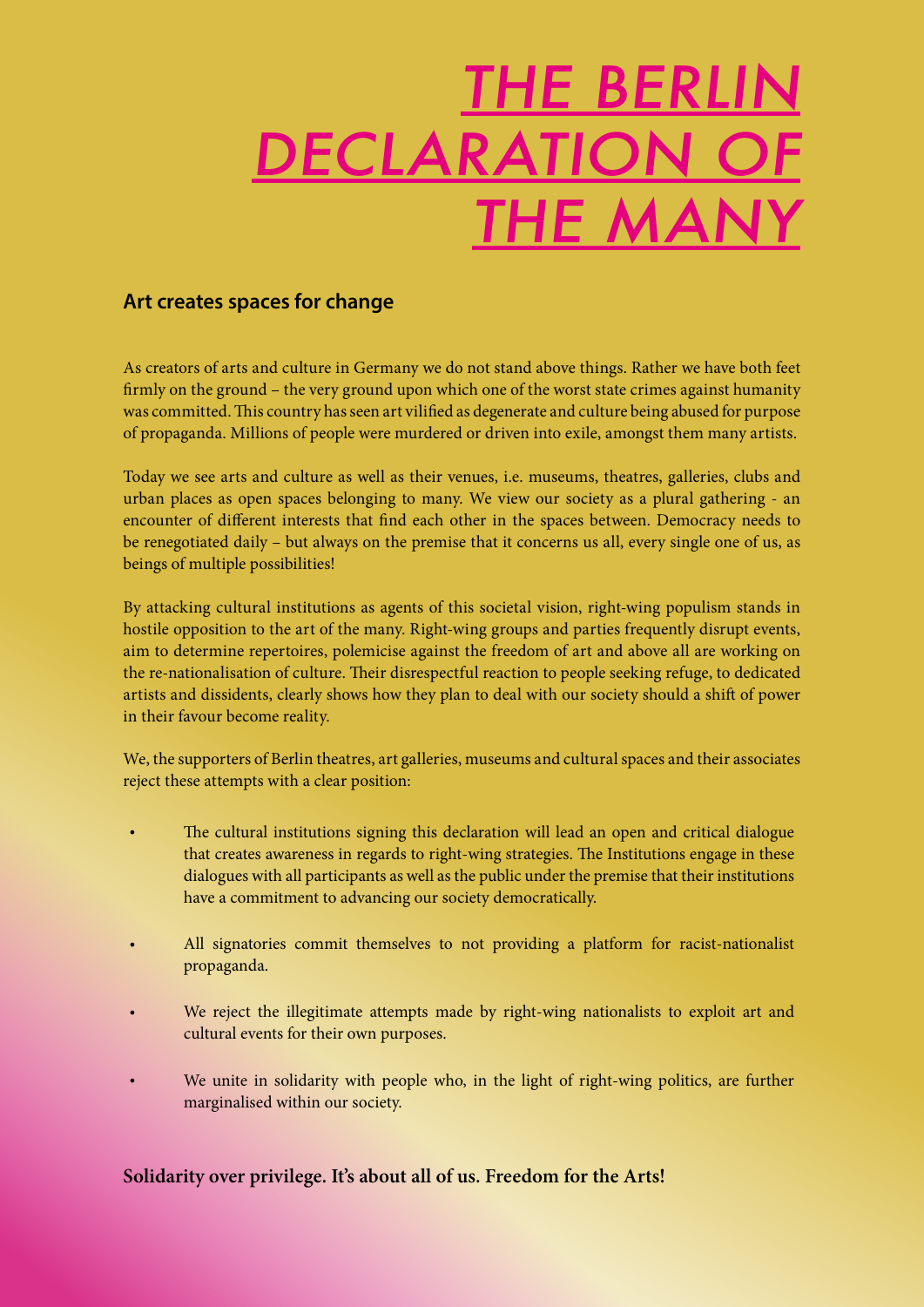# Declaration of the Many – Our Commitment

- 1. Signatories of this declaration are exclusively cultural institutions, galleries, theatres, museums and their associates.
- 2. With their signatures, the leadership or leadership team agrees to circulating the declaration within their organisation, promoting discussion with employees, company members, curators, audiences and the public.
- 3. The declaration will be published on web pages, in programmes, as announcements, in foyers, etc.
- 4. All cultural institutions supporting the declaration will be mentioned on the homepage of the Association of the Many, Die Vielen e.V. at: www.dievielen.de. Linking is requested.
- 5. The golden rescue blanket, the symbol of the Association of the Many, Die Vielen e.V., shall be used in support for the declaration and as far as the corporate design allows. Be it as an actual flag, a layout background, as an icon, in form of gold lettering, etc. (Toolkit will be provided.)
- 6. The signatories will organise events, talks and activities that inform and foster dialogue in regard to the four positions as stated in the declaration. Events and dates will be announced on the website: www.dievielen.de
- 7. In conjunction with individual public relation work and a central press conference, the declaration and the campaign will be published on a key date: the 9th November, 2018. Activities to mark the campaign launch, such as hoisting the golden rescue blanket at cultural institutes, initial information events, readings etc. will be realised independently and coordinated together.
- 8. The campaign launch for the Declaration of the Many is regional by nature and will spread through cultural institutions as "the Hamburg, NRW or Dresden Declaration" – to name but a few.
- 9. Once the institutions have signed and the declaration is launched (for Berlin on the 9th of November 2018) individuals and artists groups are invited to declare their support and sign by sending an email to: unterstuetzung@dievielen.de. (Cultural institutions can still become signatories after the 9th November and join the declaration by sending an email to erklaerung@dievielen.de)
- 10. The institutions that have signed the declaration will participate in country wide campaigns comprising events, dialogue, forums. Further, they will mobilise for the "Glittering Arts and Culture Demonstration on the 18th of May 2019. - Solidarity over privilege. It's about all of us. Freedom for the Arts!"
- 11. All signatories commit to showing their solidarity with those cultural institutions and artists targeted by smear campaigns and vilification.